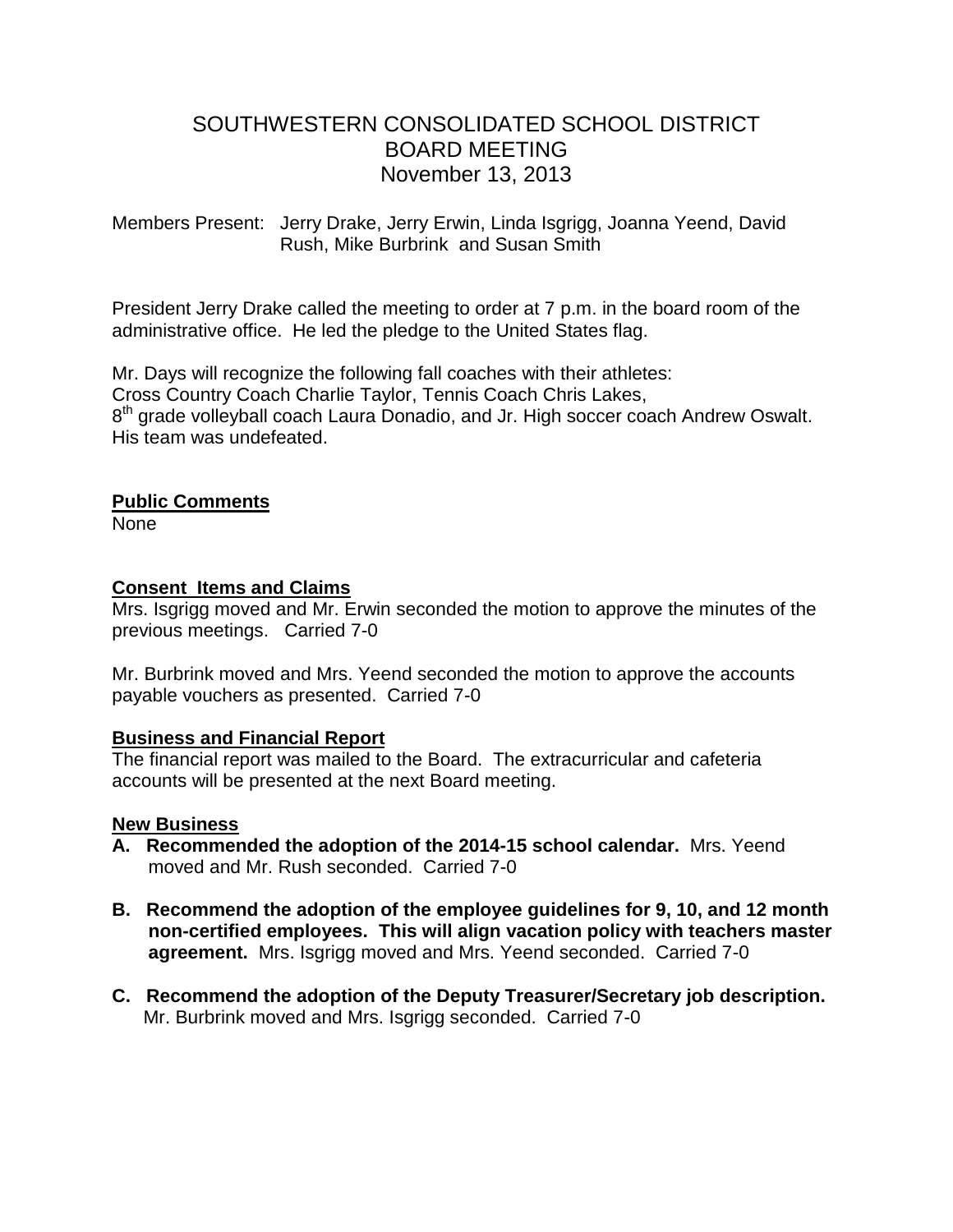- **D. Recommend the appointment of the following new members to the Wellness Committee: Mr. Edwards, Grace Schlabach, and Tyler Harker.** Mr. Burbrink moved and Mrs. Smith seconded. Carried 7-0
- **E. Recommend the approval of an overnight FFA field trip to the State Soils & Crops Competition in West Lafayette on December 13 & 14, 2013.** Mr. Burbrink moved and Mr. Rush seconded. Carried 7-0
- **F. Recommend permission to allow the formation of a Southwestern Fish and Game Club for a one year probationary period.** Mrs. Yeend moved and Mrs. Isgrigg seconded. Carried 7-0

## **G. Other**

 **Recommended approval to apply for the \$35,000.00 Secured School Safety Grant.** This money will be used to purchase reinforced doors for the school. Mr. Burbrink moved and Mr. Rush seconded. Carried 7-0

## **Reports & Presentations**

Mr. Chase explained to the Board how all of the teachers are working together to improve student weaknesses in all courses not just Math and Language Arts. Mrs. Maurer was very impressed with both buildings.

#### **Superintendent's Report**

Mrs. Maurer told the Board that through corporate purchasing signs are being posted throughout the district.

She also said that Indiana will no longer be using IMAST and ISTAR for students in lifeskills classes. All students will take the ISTEP.

She also reported to the Board regarding the Shelby County Safety Committee. The county is trying to implement the reunification plan. Southwestern, Shelbyville Central Schools, St. Joseph, Prosecutor Kent Apsley and Mike Shantz are heading it up.

It was also mentioned that work sessions need to be scheduled to go over policies for Neola. It was decided that sessions would be held before regular Board meetings.

## **Personnel**

#### **Staff Leaves/Resigations/Terminations**

**A. Lindsay Chase asked to extend her FMLA through the 2013-14 school year.** Mrs. Isgrigg moved and Mr. Erwin seconded. Carried 7-0

## **Recommendation to Hire:**

-Elizabeth Peterson as the Academic Teach Coach. -Chris Fortune as the volunteer Fish and Game Club sponsor. -Bonnie Thopy as Deputy Treasurer/Secretary at \$17.00 per hour. Mr. Erwin moved and Mr. Burbrink seconded. Carried 6-1